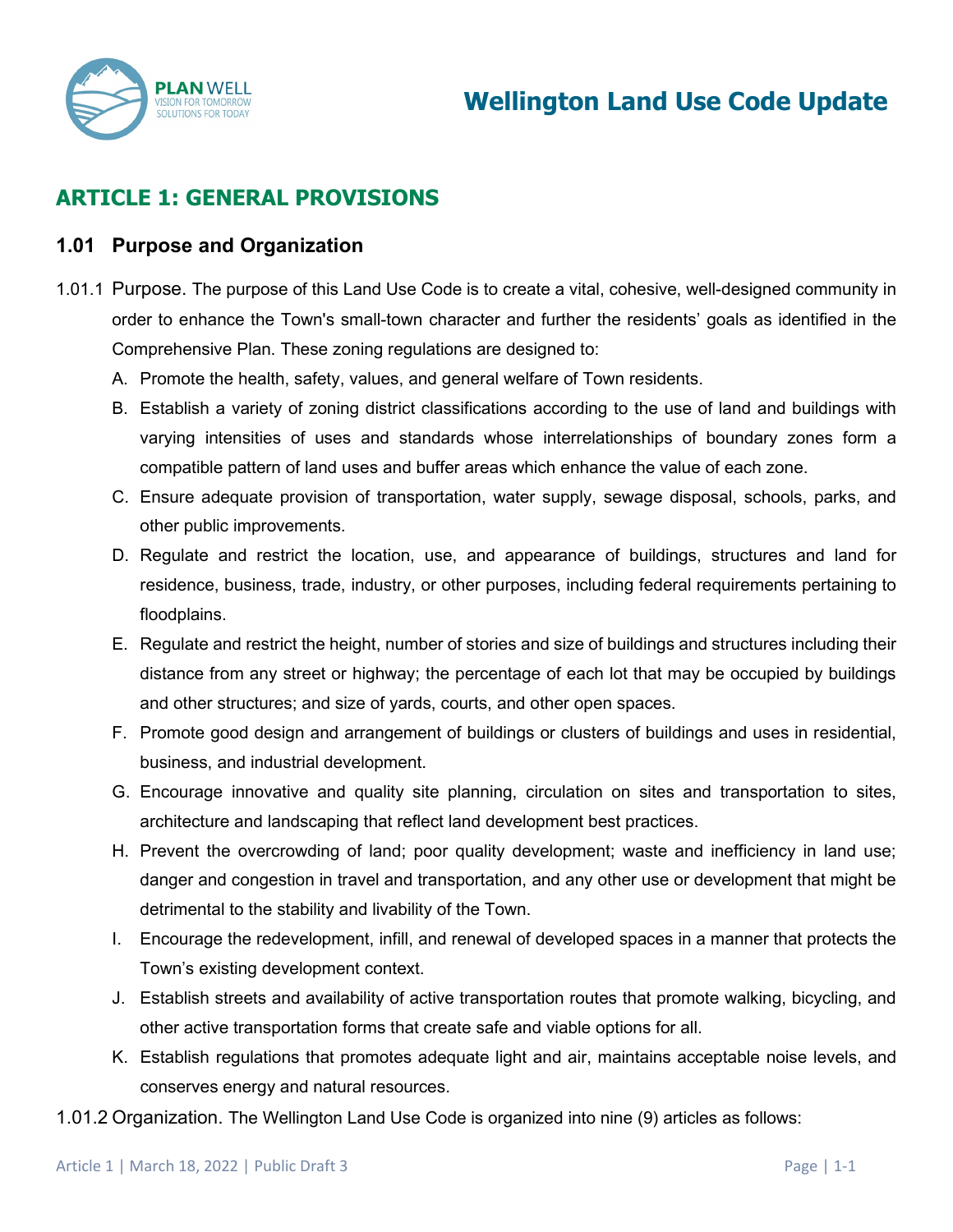- Article 1 General Provisions The General Provisions address the Land Use Code's organization, its purpose and authority, rules for interpretation, and legal provisions.
- Article 2 Application Procedures The Application Procedures guides the reader through the procedural and decision-making process by providing divisions pertaining to general procedural requirements and a common development review process, as well as providing a separate division for each type of development application and other land use requests.
- Article 3 Zoning Districts All zone districts within the Town of Wellington and their respective list of permitted uses, prohibited uses and particular development standards are located in Article 4 Use Regulations and Article 5 Development Standards.
- Article 4 Use Regulations The Use Regulations identify permitted and prohibited use allowances for their respective zoning districts, while also providing use-specific standards that meet certain development needs.
- Article 5 Development Standards The Development Standards establish standards which apply to all types of development applications unless otherwise indicated. This article is divided into sections addressing standards for site planning and design, engineering, environmental and cultural resource protection, buildings, and transportation.
- Article 6 Subdivision Regulations The Subdivisions Regulations establish the Town's land division requirements.
- Article 7 Nonconforming Uses The Nonconforming Uses protects and regulates nonconforming uses, structures, lots, site improvements, and applications (referred to collectively as "nonconformities") and specifies the circumstances and conditions under which those nonconformities may continue.
- Article 8 Floodplain Regulations The Floodplain Regulations address the Town's development and planning measures to mitigate for potential flood hazards.
- Article 9 Definitions The Definitions encompass the terms used throughout the Land Use Code.
- 1.01.3 Organizational Method. This method of organization provides a user-friendly and easily accessible Land Use Code by consolidating most town regulations addressing land use and development, standardizing the regulatory format, providing common development review procedures, separating and clarifying standards, and maintaining definitions.

# **1.02 Authority**

- A. This Land Use Code is adopted pursuant to the authority contained in the Colorado Revised Statutes (C.R.S.). Local governments are provided broad authority to plan for and regulate the use of land within their jurisdictions, as authorized in Title 29, Article 20, et seq. and Title 31, Article 23, et seq. of the C.R.S., as amended. Additional statutory authority may also exist for specific types of development regulation.
- B. Whenever a section of the Colorado Revised Statutes cited in this Land Use Code is later amended or superseded, this Land Use Code shall be deemed amended to refer to the amended section or section that most nearly corresponds to the superseded section.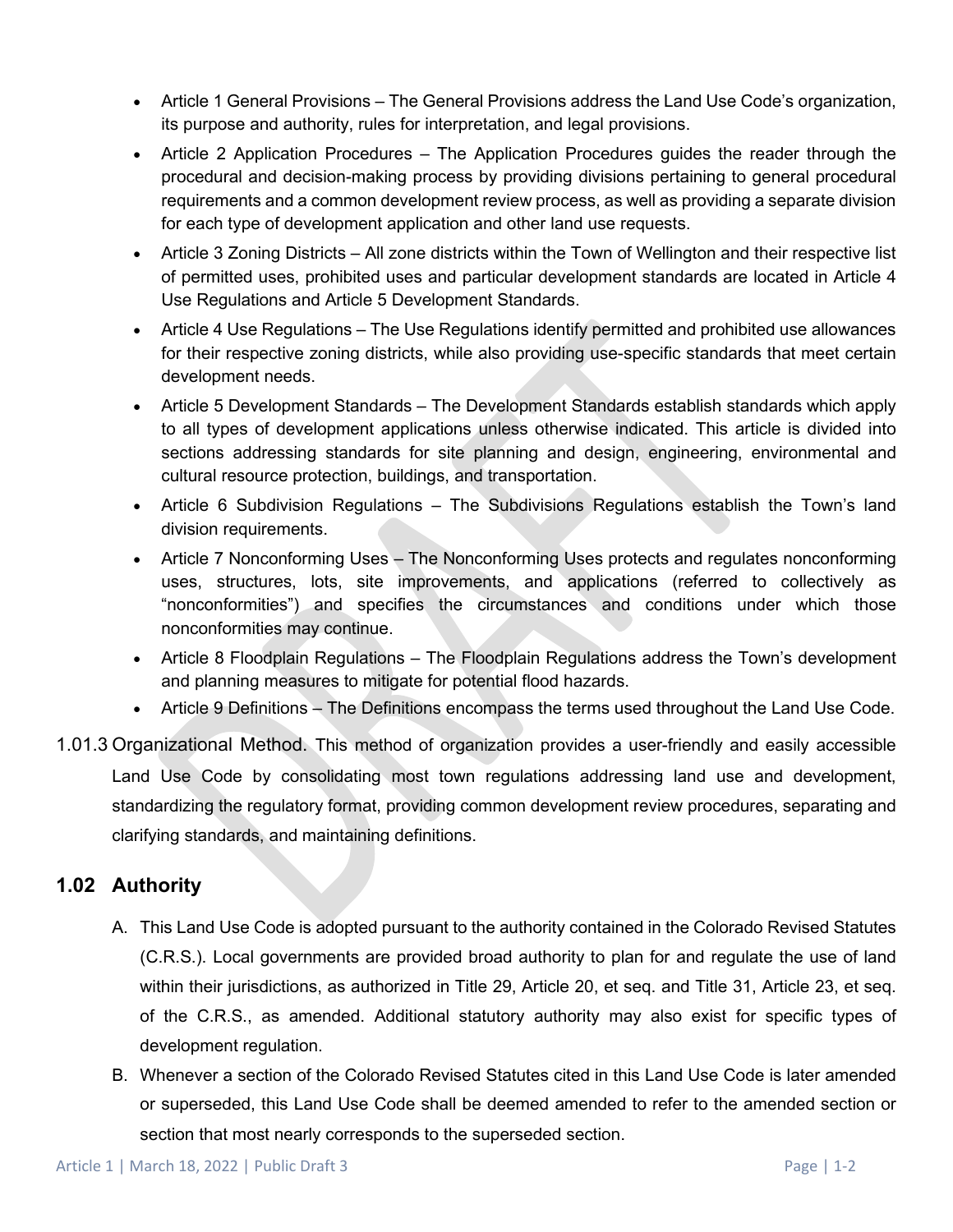### **1.03 Effective Date**

This Land Use Code is effective upon approval of the Board of Trustees and 30 days following publication of Ordinance No. ##-2022.

### **1.04 Applicability**

- 1.04.1 Generally. Unless otherwise provided, this Land Use Code applies to any:
	- A. Development or redevelopment of land;
	- B. New building or use;
	- C. Addition or enlargement of an existing building or use;
	- D. Change in occupancy of any building; or
	- E. Change of use.
- 1.04.2 Applications. Unless otherwise provided, this Land Use Code applies to any of the following development applications:
	- A. Any subdivision plat;
	- B. Any site plan;
	- C. Any plot plan;
	- D. Any land entitlement process plan;
	- E. Any special use authorization;
	- F. Any conditional use review;
	- G. Any building permit for a use other than a single-family detached dwelling; or
	- H. Any certificate of occupancy.

### **1.05 Relationship to Other Ordinances**

The standards of this Land Use Code are in addition to all other standards, guidelines, policies, and Municipal Code requirements otherwise applicable to land use and development. To the extent that there is a conflict between a requirement of this Land Use Code and another Town standard, guideline, policy or requirement, refer to *Section 1.07 Interpretation and Conflicting Provisions*.

### **1.06 Relationship to Comprehensive Plan**

1.06.1 The Wellington Comprehensive Plan, adopted pursuant to C.R.S. § 31-23-206, is the official master plan of the Town of Wellington and the official advisory document to guide Town land development decisions. This provides a consistent statement of the Town's plan and policies for future development to bring about the Town's vision for the future. This Land Use Code implements the Comprehensive Plan.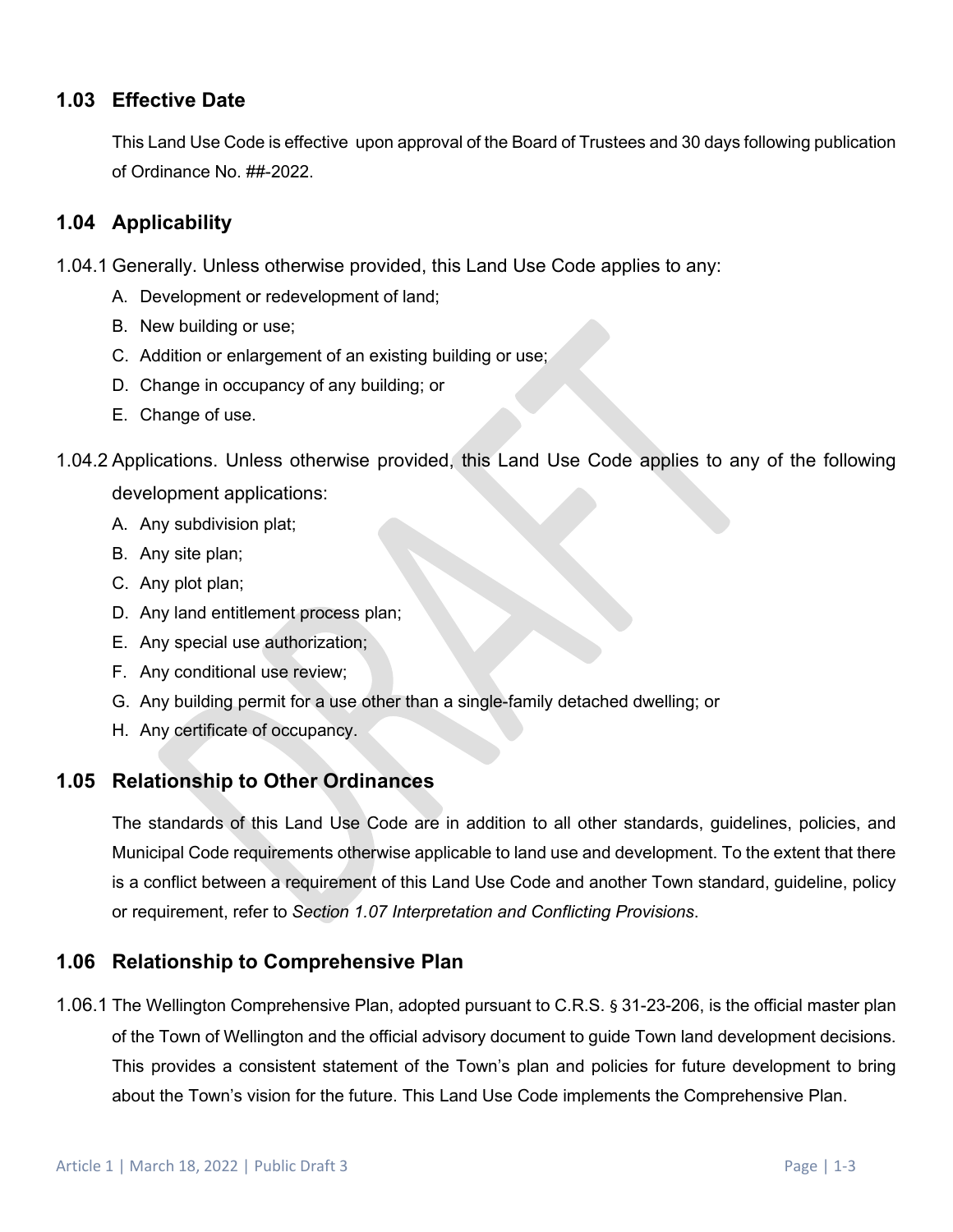# **1.07 Interpretation and Conflicting Provisions**

- 1.07.1 Interpretation. In their interpretation and application, the provisions of these zoning regulations shall be held to be minimum requirements adopted for the promotion of the public health, safety, values, convenience, comfort, prosperity, and general welfare.
- 1.07.2 Conflicting Provisions.
	- A. Conflict with Other Provisions of Law. Whenever the requirements of this Land Use Code are at a variance with the requirements of any other lawfully adopted rules, regulations, or ordinances, the more restrictive or the higher standards shall govern.
	- B. Conflict with Private Covenants or Deeds. In case of a conflict between this Land Use Code and any private restrictions imposed by covenant or deed, the responsibility of the Town shall be limited to the enforcement of this Land Use Code. When provisions within this Land Use Code are more restrictive than those imposed by covenant or deed, or when any such private instruments are silent on matters contained within this Land Use Code, the provisions of this Code shall rule.

### **1.08 Transition from Prior Regulations**

A development application for approval, including the approval, conditional approval, or denial of approval of that plan, shall be governed only by the duly adopted laws and regulations in effect at the time the complete application is submitted.

### **1.09 Application Fees**

#### 1.09.1 Generally.

- A. All fees assessed pursuant to this Land Use Code are non-refundable.
- B. Any property owner submitting a development application is responsible for paying all costs and fees incurred by the Town in reviewing and processing that application, including, but not limited to: attorney fees; engineering fees; surveying fees; consulting fees; recording fees; and legal publications and notice expenses.
- C. Final approval of any application submitted pursuant to this Land Use Code shall be contingent upon payment of all fees and expenses to the Town. The Town is not obligated to record documents, issue building permits or process any applicant submittals until all outstanding costs and fees have been paid.
- D. If the Town must pursue collection of an applicant's outstanding fees or costs, it is the applicant's responsibility for the payment of all attorney fees and costs incurred by the Town in such collection efforts. The Town reserves the right to suspend an application, withhold approval or postpone public hearings if an applicant fails to pay any fee due under this Land Use Code. In addition to any other